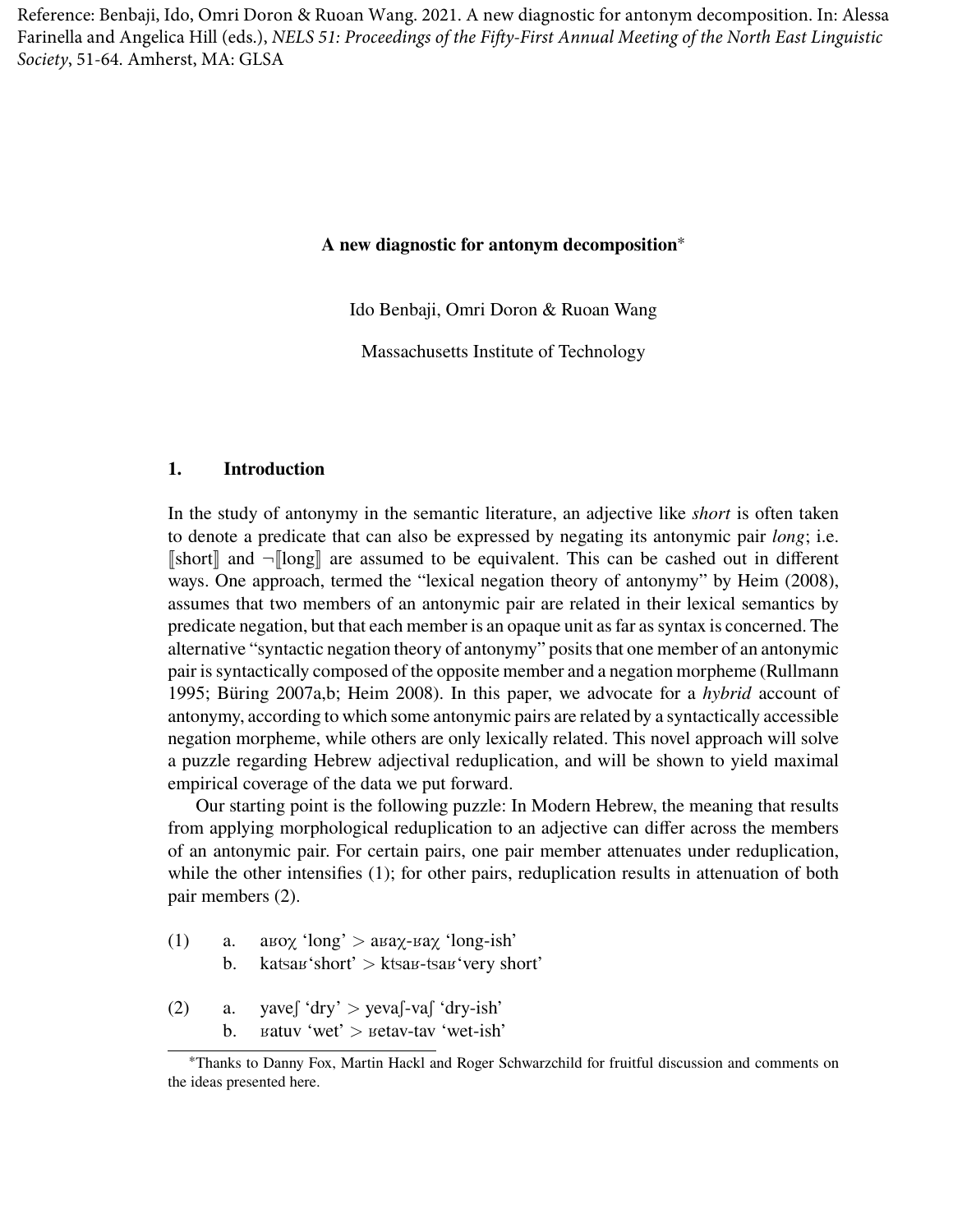Our proposal for the effects of reduplication is the following. For antonymic pairs whose meanings diverge under reduplication (as in (1)), one member is syntactically composed of a negation morpheme and the other. For antonymic pairs whose meanings converge under reduplication (as in (2)), pair members are related to the other by negation in their lexical semantics. We can then take reduplication to uniformly denote an attenuation operator, and assume that intensification comes about when this attenuation operator scopes between an adjective and its negation morpheme at Logical Form (LF).

If we are correct that Hebrew adjectives fall into two categories – decomposable and non-decomposable – we should expect this distinction to come into play beyond the realms of reduplication. And, indeed, we show that it does. As predicted by the hybrid approach, adjectives whose behavior under reduplication indicates the absence of syntactic decomposition cannot appear in certain comparative constructions whose acceptability has been analyzed as contingent upon its adjectives decomposing. The constructions we examine are *cross-polar anomalies* (cf. Kennedy 1999) and *Rullmann ambiguities* (cf. Seuren 1979; Rullmann 1995), both of which have been argued by Heim (2006, 2008) and Büring (2007a,b) to be acceptable only when the adjectives they contain introduce a syntactically accessible negation morpheme.

We further examine the implications for our account of a recent analysis of evaluativity, which adopts the syntactic theory of antonymy and derives evaluative inferences (and lack thereof) by appealing to competition between adjectives that contain syntactic negation and those that do not (Moracchini 2019). *Prima facie*, the two accounts are at odds, as antonymic pairs that behave differently with respect to reduplication and the relevant comparative constructions, all give rise to the same evaluative inferences. We discuss a way to modify our account to make them compatible.

The paper is organized as follows. In section [2](#page-1-0) we present the puzzle of adjectival reduplication in Hebrew. In section [3,](#page-3-0) we propose an analysis of reduplication, and illustrate how it accounts for the effects of reduplication, when paired with the assumption that antonymic pairs can differ with respect to syntactic decomposability. In section [4,](#page-5-0) we discuss, and test, the predictions our analysis makes with respect to comparative constructions. Section [5](#page-10-0) examines the interaction of our approach with theories of evaluativity. Section [6](#page-11-0) concludes and discusses questions for further investigation.

### <span id="page-1-0"></span>**2. Reduplicated adjectives in Hebrew**

In Modern Hebrew, certain gradable adjectives productively undergo partial reduplication. We consider the following two reduplication templates for triconsonantal roots (3) and for biconsonantal roots (4).

- (3)  $C_1VC_2VC_3 \rightarrow C_1VC_2aC_3-C_2aC_3$ e.g. *ka*ţ*a*K 'short' → *k*ţ*a*K*-*ţ*a*K 'very short'
- (4)  $C_1VC_2 \rightarrow C_1VC_2V_1C_2$ e.g. *kal* 'light'  $\rightarrow$  *kal-il* 'very light'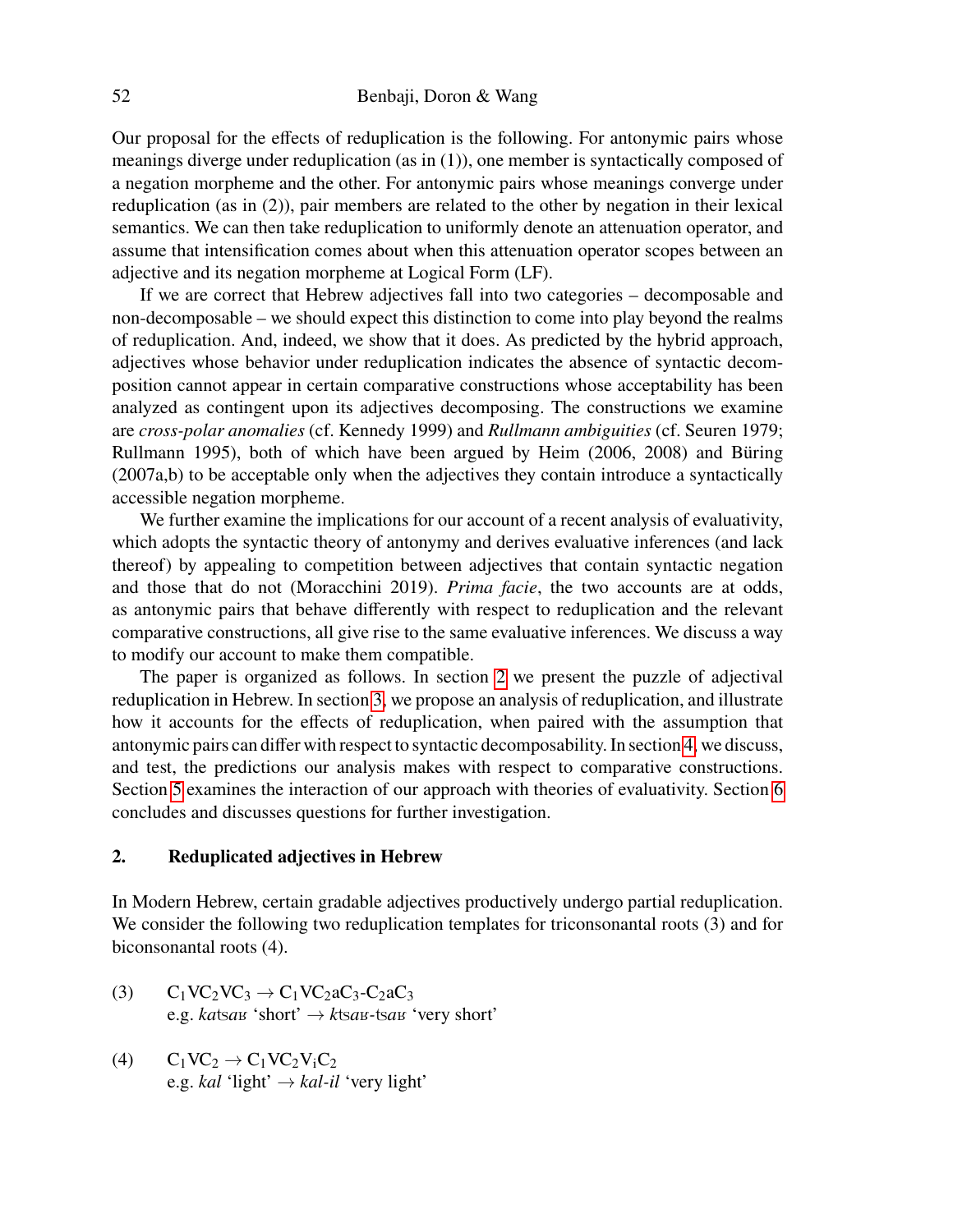Assuming that members of an antonymic pair make use of the same adjectival scale, we use the terminology *positive vs. negative* to mark the difference between two members. For example, 'long' is positive while 'short' is negative. We adopt this terminology from previous literature, and remain agnostic about how to diagnose polarity.

When an adjective is reduplicated, the result is a change in meaning in one of two possible directions. Reduplication can either attenuate or intensify the meaning of the adjective it combines with. Consider the following pair: when the positive adjective  $a\omega\chi$  'long' is reduplicated, the result  $a\alpha\chi$ - $\alpha\alpha$  has the attenuated meaning 'long-ish' (5). However, when the negative adjective katsas 'short' is reduplicated, the result ktsas-tsas has the intensified meaning 'very short' instead (6).

<span id="page-2-5"></span>

|  | $(5)$ a. a $\alpha$ 'long'                           |  | $(6)$ a. katsan'short'     |
|--|------------------------------------------------------|--|----------------------------|
|  | b. $a\mu\alpha\gamma$ - $\mu\alpha\gamma$ 'long-ish' |  | b. ktsau-tsau 'very short' |

<span id="page-2-6"></span>Thus, we see that the meanings diverge under reduplication: positive adjectives are attenuated, while their negative counterparts are intensified. This non-uniform effect is quite general and can be seen in several other pairs [\(7](#page-2-0)[–14\)](#page-2-1).[1](#page-2-2)

<span id="page-2-0"></span>

| (7)  | a. | gadol 'big'                                | (8)  | a.             | katan 'small'                   |
|------|----|--------------------------------------------|------|----------------|---------------------------------|
|      |    | b. gdal-dal 'big-ish'                      |      | $b_{1}$        | ktan-tan 'very small'           |
| (9)  |    | a. $\chi$ azak 'strong'                    | (10) |                | a. $\chi$ alas 'weak'           |
|      |    | b. $\%$ <sub>2</sub> azak-zak 'strong-ish' |      |                | b. $\chi$ alas-lust 'very weak' |
| (11) |    | a. famen 'fat'                             | (12) | a.             | ва <i>z</i> е 'thin'            |
|      |    | b. fman-man 'fat-ish'                      |      | $\mathbf{b}$ . | ваz-виz 'very thin'             |
| (13) | а. | kaved 'heavy'                              | (14) | а.             | kal 'light'                     |
|      | b. | kvad-vad 'heavy-ish'                       |      | $b_{1}$        | kal-il 'very light'             |

<span id="page-2-1"></span>At first blush, it seems that the effect of reduplication is partially determined by the polarity of the adjective. Positive adjectives are attenuated under reduplication, while negative ones are intensified. However, this preliminary generalization is too limited, as there are certain adjectives which fall outside its scope. Consider the pairs in [\(15–](#page-2-3)[20\)](#page-3-1). In this class of pairs, reduplication uniformly attenuates, regardless of adjectival polarity.

<span id="page-2-7"></span><span id="page-2-3"></span>

|  | $(15)$ a. yave $\int dry'$<br>b. $yeva[-va[ 'dry-ish' ]$                                   | (16) | $h_{\perp}$ | a. satuv wet'<br>Betav-tav 'wet-ish'                         |
|--|--------------------------------------------------------------------------------------------|------|-------------|--------------------------------------------------------------|
|  | $(17)$ a. namux '(vertically) <sup>2</sup> short'<br>b. nema $\chi$ -ma $\chi$ 'short-ish' | (18) |             | (the word for vertical height)<br>lacks a reduplicated form) |

<span id="page-2-2"></span> $1\%$  indicates that the forms are judged marginal; nonetheless, speakers have strikingly clear and similar intuitions about their meanings, evincing that reduplication is a productive process.

<span id="page-2-4"></span><sup>&</sup>lt;sup>2</sup>The distinction between *ka*tsau and *namu*<sub>X</sub> is not obvious. While it seems that *namu*<sub>X</sub> can only refer to vertical measurement, *ka*tsau varies with respect to the dimensions it can apply to.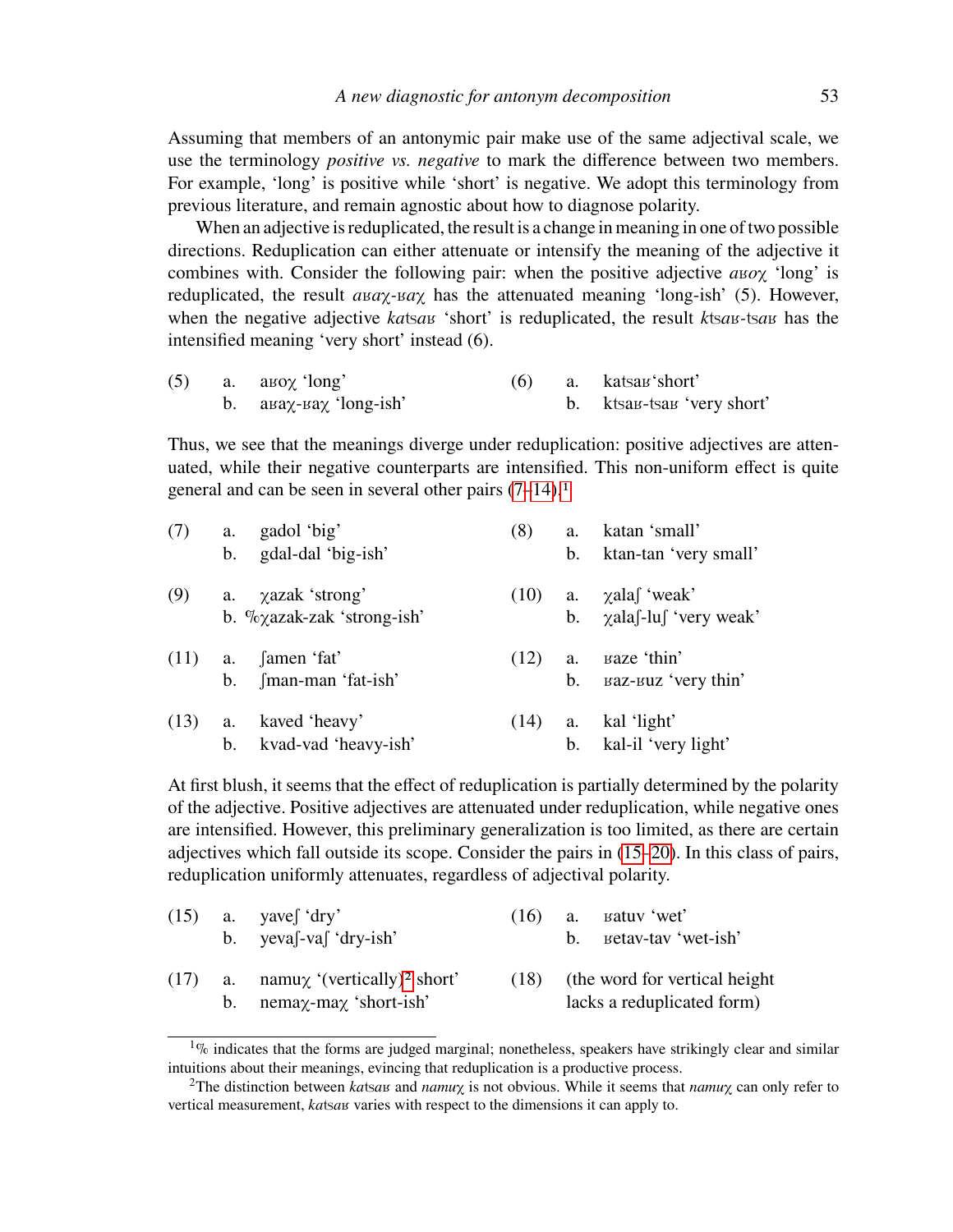| 54 | Benbaji, Doron & Wang |  |  |
|----|-----------------------|--|--|
|    |                       |  |  |

|  | (19) a. $\chi$ am 'hot'        |  | $(20)$ a. ka <sub>B</sub> 'cold'              |
|--|--------------------------------|--|-----------------------------------------------|
|  | b. $\chi$ am-im 'hot-ish/warm' |  | b. ka <sub>B</sub> -i <sub>B</sub> 'cold-ish' |

<span id="page-3-1"></span>We end up with the following explicanda. First, what is the semantics involved so that the very same process of reduplication results in diverging outcomes in [\(7](#page-2-0)[–14\)](#page-2-1)? Second, why are certain antonymic pairs exempt from this semantics, so that reduplication instead results in converging outcomes in [\(15–](#page-2-3)[20\)](#page-3-1)? We will argue that the solution lies in positing two distinct classes of antonyms. These two classes differ in whether the negative polarity adjective is syntactically decomposable into a negation morpheme and its positive counterpart or not.

# <span id="page-3-0"></span>**3. Analysis**

To explain the divergence pattern of the adjectives in [\(7](#page-2-0)[–14\)](#page-2-1), we adopt Büring's (2007) and Heim's (2008) idea that in each antonymic pair, one member decomposes into a negation morpheme applied to the other [\(21\)](#page-3-2). Following Heim (2008), we will call this negation morpheme LITTLE and give it the semantics in  $(22)$ , which is essentially that of negation over degree predicates (type  $\langle dt \rangle$ ).<sup>[3](#page-3-4)</sup>

We further posit that the basic semantics of reduplication is that of an attenuation operator. We implement this notion as subtraction of a contextually-given degree [\(23\)](#page-3-5). First, REDUP takes an implicit attenuation factor, a contextually saturated degree argument  $d'$ ; it then modifies the degree predicate by subtracting the attenuation factor from its degree argument.[4](#page-3-6)

- <span id="page-3-2"></span> $(21)$  a. short = [LITTLE [long]] b.  $small = [LITILE [big]]$
- <span id="page-3-3"></span> $(22)$   $[\text{LITILE}] = \lambda A_{dt} \cdot \lambda d_d \cdot \neg Ad$
- <span id="page-3-5"></span>(23)  $\left[\text{REDUP}\right] = \lambda d'_{d} \cdot \lambda A_{dt} \cdot \lambda d_{d} \cdot A(d - A d')$

These definitions straightforwardly account for the attenuated meaning of the reduplicated positive adjectives, as illustrated below for  $a\alpha\alpha\gamma$ - $\alpha\alpha\chi$  'long-ish':

 $d_1 + A d_2 := \iota d(m(d_1, d) = m(d_2, p_0) \& d_1 \leq_A d$ )

<span id="page-3-4"></span><sup>&</sup>lt;sup>3</sup>For simplicity of exposition, we assume that adjectives are of type  $\langle e, dt \rangle$  and that LITTLE (as well as the reduplication morpheme) attach above the *e*-type argument. This is not essential to our argument, however.

<span id="page-3-6"></span><sup>4</sup>We crucially presuppose that there is no default way to attenuate degrees independently of the ordered set they are extracted from. In our case, this means that the nature of the "direction" of the subtraction process in the meaning of REDUP depends on its prejacent degree predicate's monotonicity. More formally, let there be a scale *S* and a degree predicate *A* which applies to degrees on *S*. (For simplicity, we assume that degrees correspond to points on *S*, although this is not a crucial assumption.) We define a linear order  $\leq_A : S \times S \to \mathbb{T}$ such that for any  $d_1, d_2 \in S$  it holds that  $d_1 \leq_A d_2$  iff for any  $x \in D_e$ ,  $A(d_1)(x) \to A(d_2)(x)$ . We further assume that *S* comes with a metric  $m : S \times S \to \mathbb{R}$  and that it contains a zero-point  $p_0$ . We then define:

 $d_1 - A d_2 := \iota d(m(d_1, d) = m(d_2, p_0) \& d \leq_A d_1)$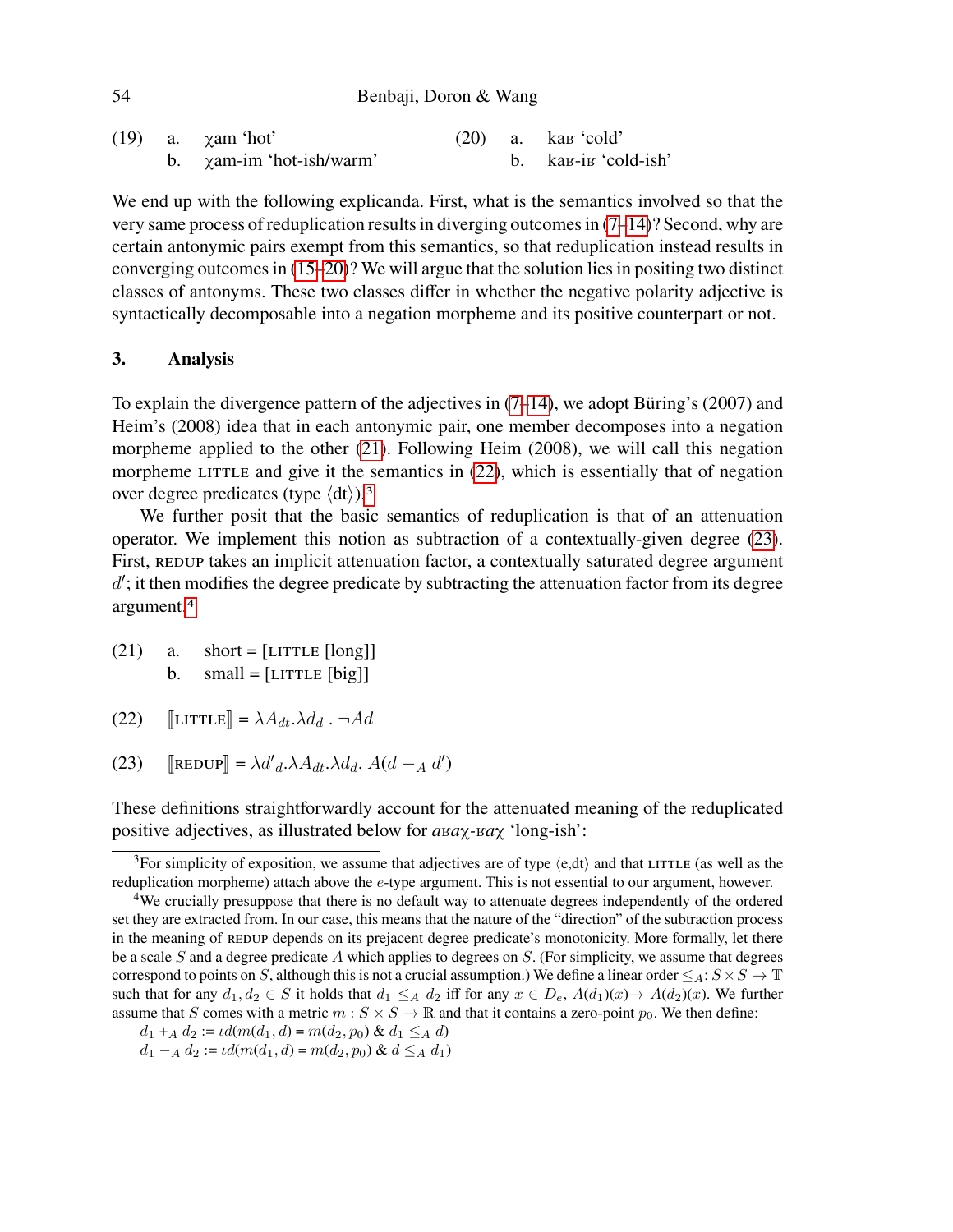

The more interesting case is the one in which adjectives intensify under reduplication. To account for this effect, we posit that LITTLE takes scope over REDUP in the internal structure of the adjective, as shown below for *k*tsau-tsau 'very short' (25). Negating the attenuated, logically weaker, meaning that REDUP creates yields an intensified, logically stronger, meaning.



The mechanism we have presented thus far accounts for the adjectives in [\(5](#page-2-5)[–14\)](#page-2-1), i.e. the antonymic pairs in which the positive member attenuates under reduplication, while the negative one intensifies. We are left with the puzzle of the adjectives in [\(15–](#page-2-3)[20\)](#page-3-1), the pairs in which both members attenuate under reduplication. Since nothing seems to be different in the reduplication of those adjectives, we need to posit some inherent difference between the two classes of adjectives.

We suggest that the distinguishing factor lies in the availability of scoping REDUP below LITTLE. While in the negative members of the antonymic pairs in  $(5-14)$  $(5-14)$ , LITTLE must be higher than REDUP, such a structure is not available in the negative members of the pairs in  $(15–20)$  $(15–20)$ . We suggest that this is because LITTLE is absent from the structure of the negative adjectives in [\(15–](#page-2-3)[20\)](#page-3-1). This is demonstrated in (26), which represents the structure of *nema*<sub>Y</sub>*-ma*<sub>Y</sub> 'short-ish'. We therefore posit two classes of antonyms in Hebrew. We term the diverging antonymic pairs like the ones in [\(5–](#page-2-5)[14\)](#page-2-1) *true antonyms*, since their antonymy is structurally manifested. Conversely, we term the converging pairs like the ones in [\(15](#page-2-3)[–20\)](#page-3-1) *fake antonyms*.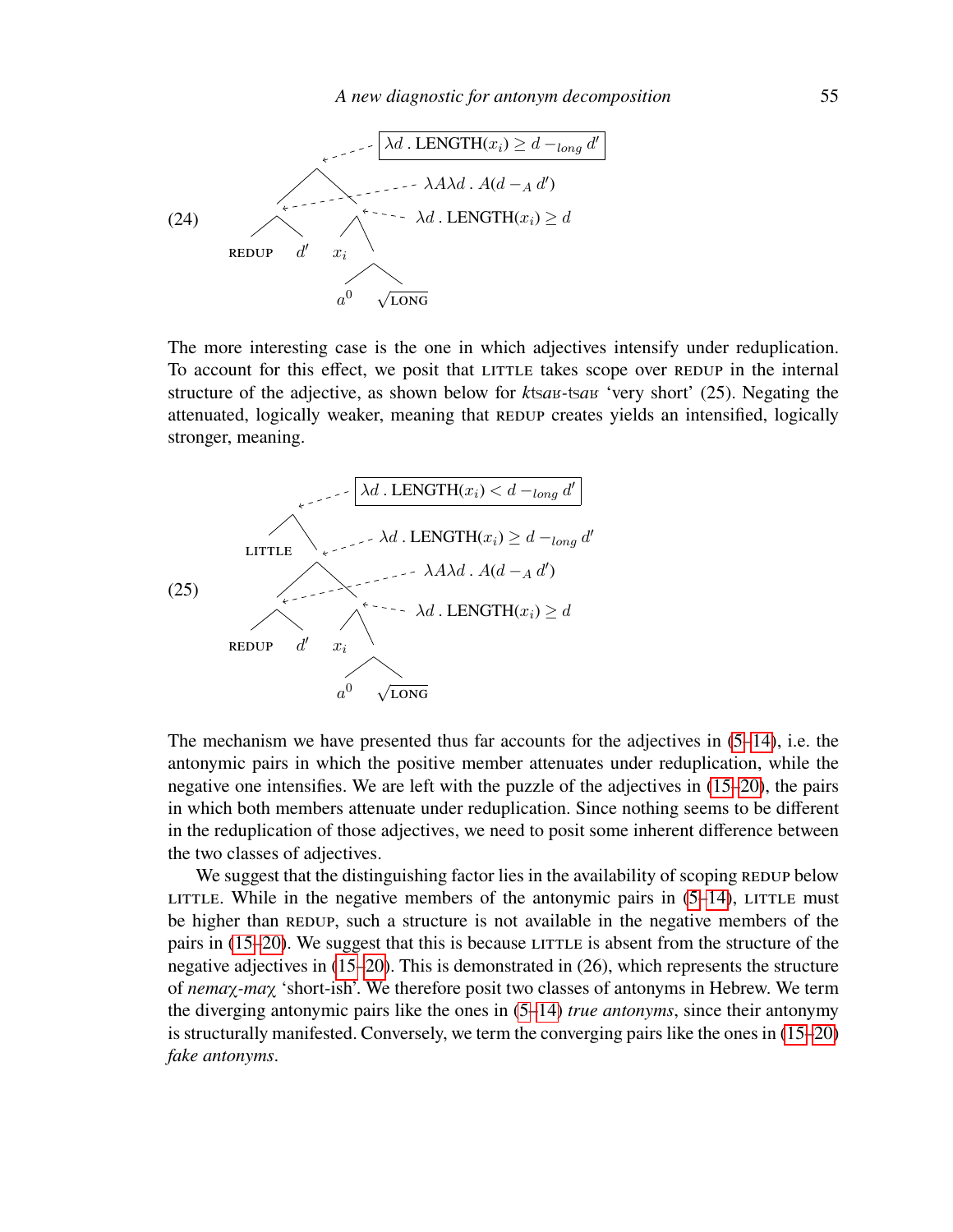

We find ourselves in a somewhat sad state of affairs. While our analysis accounts for the Hebrew reduplication data, it does so at a heavy cost. For the analysis to work we must resort to a stipulation according to which some adjectives in Hebrew decompose, while others do not, and even worse, our division between the two classes of adjectives is arbitrary. There does not seem to be a semantic difference between the adjectives in each class, as is illustrated by the fact that the two Hebrew for adjectives 'short' –  $katsaw$  and  $namu\chi$  – fall into different classes. Luckily, this stipulation, when taken together with certain theories of comparative constructions, makes testable predictions and we turn to those next.

# <span id="page-5-0"></span>**4. Predictions**

According to our analysis, reduplication in Hebrew is a diagnostic for antonym decomposition, in the sense that the meaning of a negative adjective under reduplication indicates whether it decomposes in the syntax or not. We therefore predict that adjectives which are non-decomposable according to this diagnostic will not be able to appear in any construction whose acceptability is contingent upon its adjectives decomposing. Two comparative constructions in particular – *Rullmann ambiguities* (Seuren 1979, Rullmann 1995, Heim 2006, Büring 2007b) and *cross-polar anomalies* (Kennedy 1999, Büring 2007a, Heim 2008) – have been argued to require decomposition of their adjectives. In what follows, we present decomposition analyses of each construction, adapted from Heim (2006, 2008), formulate the prediction that each analysis makes when paired with our account of Hebrew reduplication, and show that the predictions are in fact borne out.

### **4.1 Rullmann Ambiguities**

Seuren (1979) and Rullmann (1995) observe that examples like (27) are ambiguous in a context that places both an upper and a lower limit on speed. For instance, consider (27) in a context in which the law requires drivers to stay within the 35-85 mph limit. The two readings which we term *below-lower-limit* and *below-upper-limit* are specified below.

- <span id="page-5-1"></span>(27) Lucinda is slower than she is allowed to be.
	- a. Reading #1: Lucinda's speed is impermissibly low. *below-lower-limit*
	- b. Reading #2: Lucinda's speed is below the upper limit. *below-upper-limit*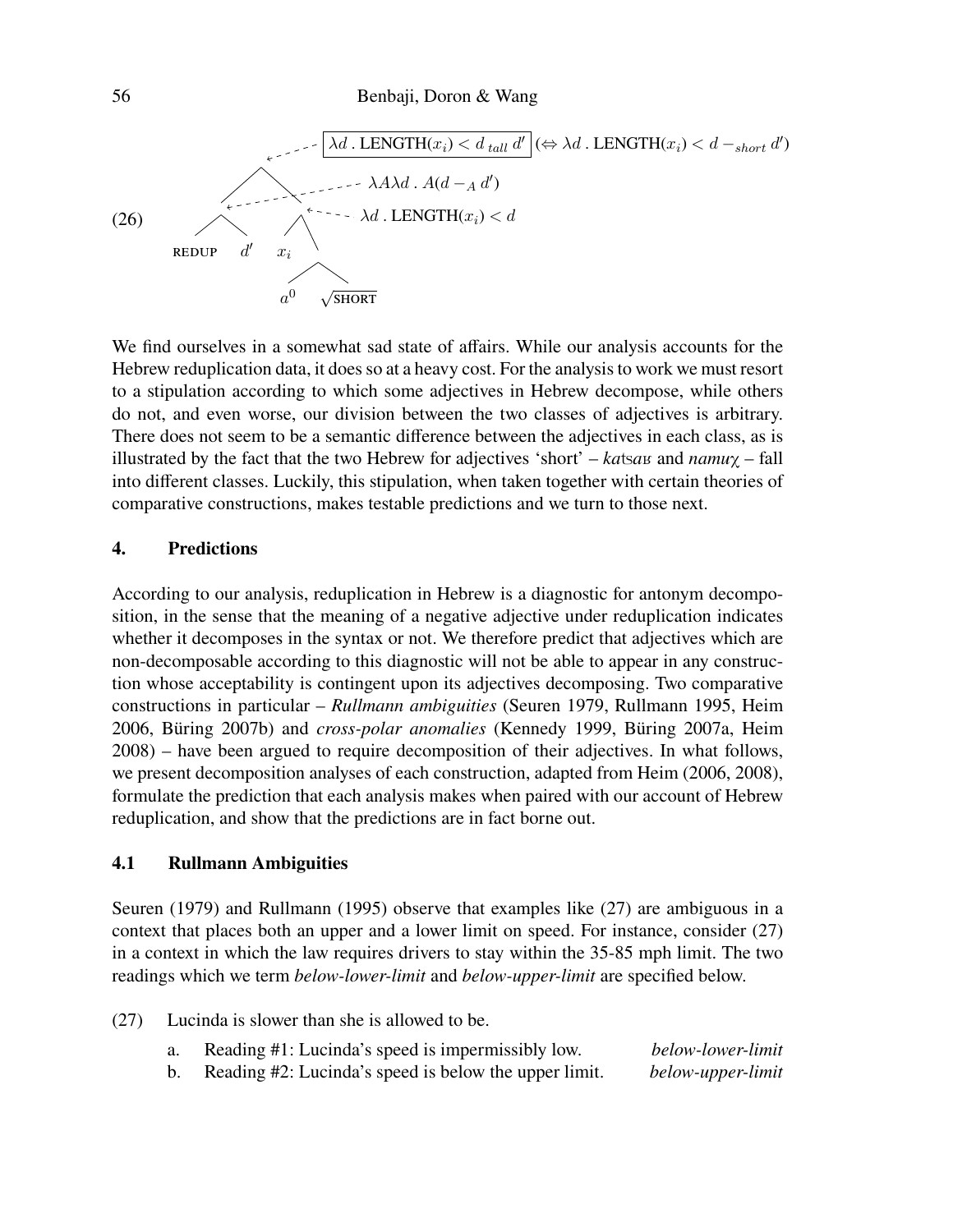Heim (2006) argues that this ambiguity results from scopal interaction of a negation morpheme and the modal *allow*. Given that on the syntactic negation theory of antonymy, the adjective *slow* decomposes into LITTLE+*fast*, the adjective introduces a syntactically accessible negation morpheme. When *allow* scopes above that morpheme, we derive reading #1 [\(28\)](#page-6-0). When it scopes below that morpheme, we derive reading #2 [\(29\)](#page-6-1).

<span id="page-6-0"></span>

<span id="page-6-1"></span>Of course, this account requires a negation morpheme (i.e. LITTLE) that can scopally interact with the modal to be accessible at LF. If negation had not been accessible at LF (say, if negation was encoded in a negative adjective's lexical entry), the modal would not have been able to scope between negation and the adjective, and the LF in [\(29\)](#page-6-1) would have been impossible to generate. Therefore, pairing this account with our theory of Hebrew reduplication predicts that a Rullmann sentence with an adjective that attenuates under reduplication (and is therefore non-decomposable), will lack the *below-upper-limit* reading.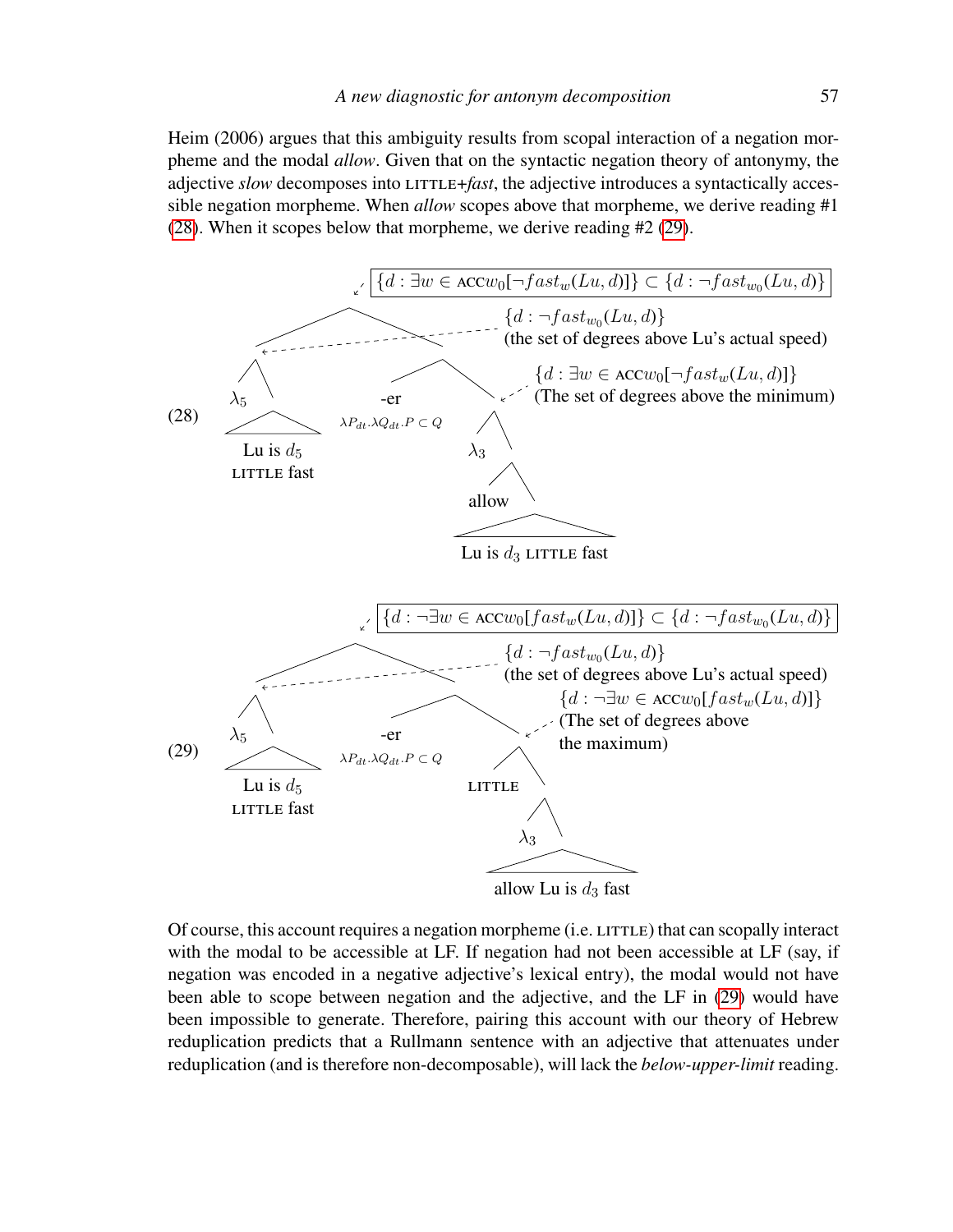We test the prediction by construing Rullmann sentences with the two Hebrew adjectives for 'short' – *ka*tsa<sub>K</sub> ('short') and *namu*<sub>X</sub> ('vertically short'). The former intensifies under reduplication [\(6\)](#page-2-6) and is therefore decomposable, while the latter attenuates [\(17\)](#page-2-7), and is therefore non-decomposable. Consider (30) in a context in which a certain amusement park ride is only open to people with heights between 130cm and 180cm.

(30) Yael nemu<sub>X</sub>a joter mi-  $\int e^{-x}$ Yael short.fsg more than-comp-allowed for.her to.be muta<mark>k</mark> la lihjot. 'Yael is shorter than is she is allowed to be...  $\sqrt{\ }$ ... she has to grow a little before she can go on the ride.' #... even if she was taller, she would still be able to go on the ride.'

As predicted, the sentence is unambiguous: it can only mean that Yael is too short to go on the ride. The reading that gives wide scope to LITTLE relative to the modal is unavailable. In (31), where the decomposable version of 'short' is used, we detect an ambiguity along the lines of [\(27\)](#page-5-1). Consider this sentence under the assumption that to qualify for a certain short story competition, a story must be between two and five pages long.

 $(31)$ the-story short more than-comp-allowed for.it to.be sipuu katsau joteu mi- femuta<sub>B</sub> lo lihjot. 'The story is shorter than it is allowed to be...  $\sqrt{ }$ ... you must add some text to qualify for the competition.'  $\sqrt{ }$ ... you can add some text and still qualify for the competition.'

Further cases that corroborate the prediction are provided in the appendix, but one case merits a separate discussion: Hebrew speakers differ in their interpretation of the reduplicated form of the adjective  $\chi$ adas 'new'. For some, the form  $\chi$ adas -das 'very new' and for others, 'new-ish'  $(32)$ . Its opposite pair member ya $\int$ an 'old' attenuates across the board (33).

(32) a.  $\chi$ adas 'new' b.  $\chi$ adas-das  $\%$  'new-ish'/ $\%$  'very new'  $(33)$  a. yafan 'old' b. yefan-fan 'old-ish'

In this case, the predictions we make differ across speakers. Those who attribute an intensified meaning to  $\chi$ adas das are predicted to detect an ambiguity in a Rullmann sentence containing this adjective, while such sentences are predicted to be unambiguous for those who attribute an attenuated meaning. A small pool of consultants confirmed the prediction when presented with the sentence in (34), considered in the context of a literary competition for which a novel can qualify only if it was published between January 1 and December 31.

(34) 
$$
ha
$$
- $sefex$   $\lceil \text{elay} \rceil$   $\chi$   $\text{add} \rceil$   $\text{jotex}$   $mi$ - $\lceil \text{e} \rceil$   $\text{mutax}$   $\lceil \text{to} \rceil$   $\text{lin}\rceil$   $\text{the}$ - $\text{book}$  your.FSG new more than- $\text{COMP-} \rceil$  allowed for it to be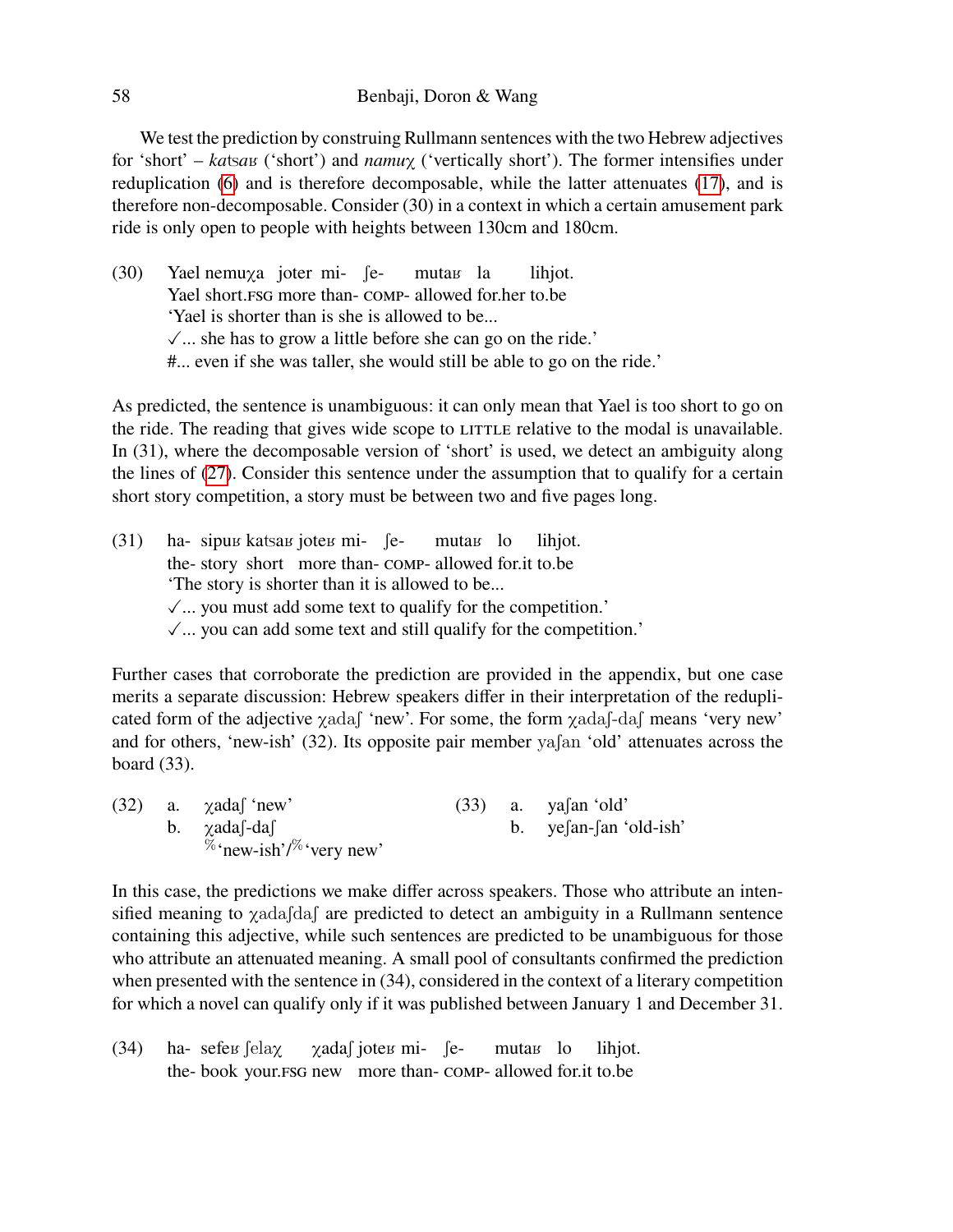'Your book is newer than it is allowed to be...

- $\sqrt{\ldots}$  it does not qualify for the competition.'
- $\%$ ... even if it were published earlier, it would still qualify for the competition.'

Of five native speakers, two attributed  $\chi$ adasdas an intensified meaning and detected an ambiguity, while three attributed an attenuated meaning and failed to detect an ambiguity.

# **4.2 Cross-polar anomalies**

As discussed by Kennedy (1999, 2001, *a.o.*), the polarity of an adjective plays a role in the wellformedness of subcomparatives. For instance, while the subcomparatives in [\(35a–](#page-8-0) b) are well-formed, the one in [\(35c\)](#page-8-1) is deviant. To account for this deviance, Kennedy conceptualizes degrees as intervals in a way that distinguishes between two kinds: positive degrees, which extend from the scalar origin to a certain point on the scale, and negative degrees, which extend from some point on the scale to infinity (cf. Solt 2015). The details are tangential to the discussion below. What does matter, though, is that this conceptualization results in cases like [\(35c\)](#page-8-1) giving rise to contradictory truth conditions. We describe the generalization that emerges in [\(36\)](#page-8-2).

<span id="page-8-1"></span><span id="page-8-0"></span>

| (35) | a. The rope is <u>longer</u> than the gap is <u>wide</u> .    | POS-POS     |
|------|---------------------------------------------------------------|-------------|
|      | b. The rope is shorter than the gap is narrow.                | NEG-NEG     |
|      | c. *The rope is <u>longer</u> than the gap is <u>narrow</u> . | $*$ POS-NEG |

<span id="page-8-2"></span>(36) *Generalization for comparatives:* Comparatives are ill-formed if they compare degrees of different kinds.

However, this account undergenerates cases like (37), which also seems to involve comparison between negative and positive degrees, yet is judged as well-formed (Büring 2007a).

<span id="page-8-3"></span>(37) The rope is shorter than the gap is wide.  $\sqrt{\text{NEG-POS}}$ 

This need not be taken as an indication that [\(36\)](#page-8-2) is wrong, though. Heim (2008) proposes that neg-pos subcomparatives spell out two distinct LFs; one conforms to [\(36\)](#page-8-2), while the other does not. In its well-formed LF (38), the adjective in the *than*-clause of [\(37\)](#page-8-3) only appears to be positive because the LITTLE morpheme that accompanies it is elided. Ellipsis is licensed by the presence of a LITTLE morpheme in the matrix clause, whose decomposable negative adjective can provide a suitable antecedent. The sentence is thus not anomalous at all; it is just a run-of-the-mill neg-neg subcomparative.

On its ill-formed LF (39), the sentence is a genuine neg-possubcomparative. It compares the degree to which the gap is wide with the degree to which the rope is *not* long, claiming that the former is a proper subset of the latter. But the former is a positive degree (the interval  $(0, x]$ ), while the latter is a negative degree (the interval  $(y, \infty)$ ), and the LF therefore gives rise to contradictory truth conditions.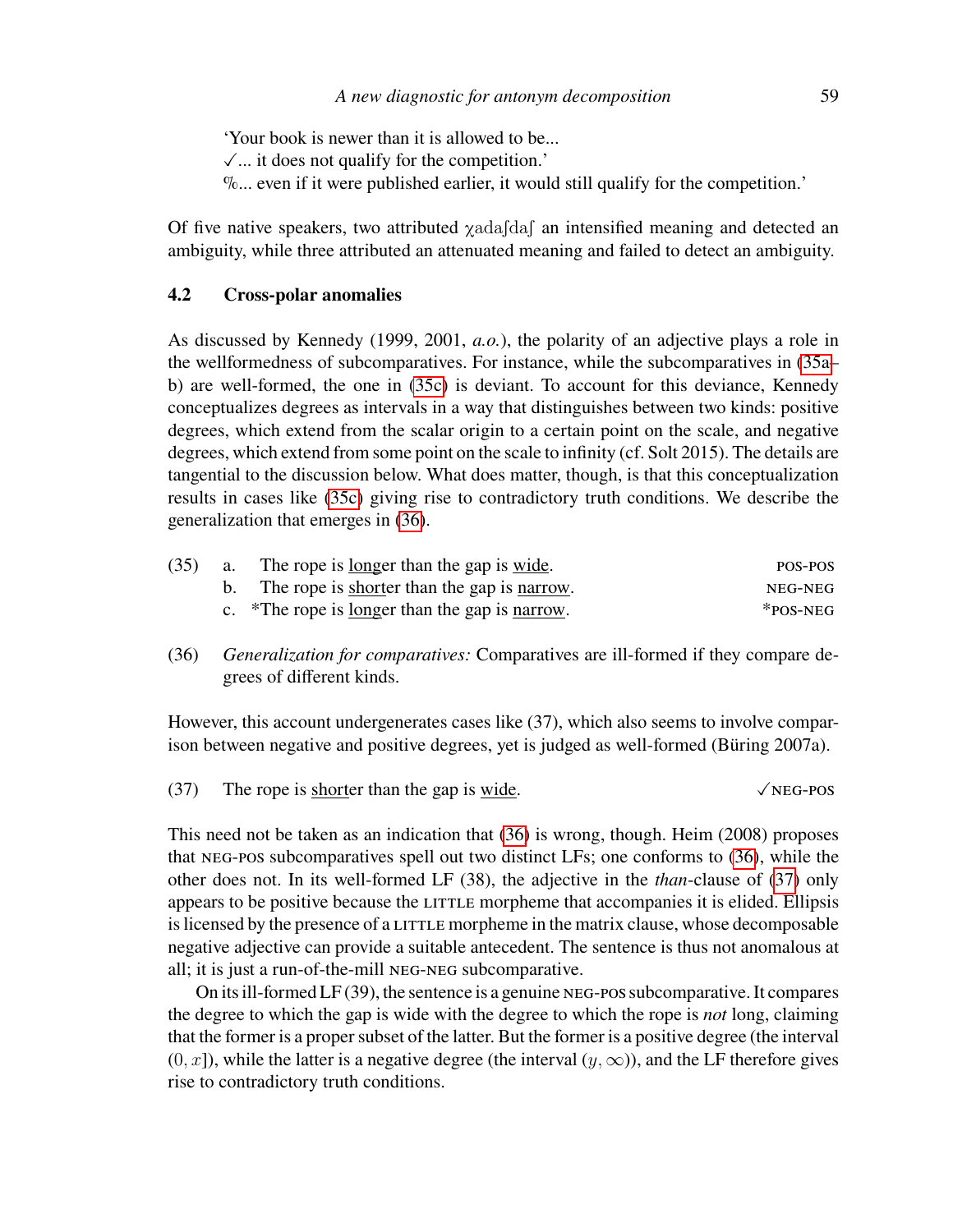

If Heim's account is correct, neg-pos subcomparatives in Hebrew should *only* have the ill-formed LF if the negative adjective in their matrix clause does not decompose. In that case, there is no suitable antecedent to license ellipsis of LITTLE in the *than*-clause, resulting in a genuine anomaly. Again, we use Hebrew's adjectives for 'short' to illustrate that the prediction is borne out. Compare the following sentences, uttered in a context in which Dina is stuck in a pit, and attempts are being made to help her out. The first subcomparative, with the non-decomposable adjective in its matrix clause, is deviant. The second one, whose matrix adjective is decomposable, is felicitous.

- <span id="page-9-0"></span>(40) \*Dina nemu<sub>Xa</sub> jotes me- fe-Dina short. FSG more than- COMP- the- pit deep ha- bo<sub>b</sub> amok. Intended: 'Dina is shorter than the pit is deep.'
- $(41)$ the-rope short more than-comp-the-pit deep xevel katsau joteu me- feha- bo<sub>b</sub> amok. 'The rope is shorter than the pit is deep.'

We use the utterance in (42) to illustrate that the deviance in [\(40\)](#page-9-0) is not due to the specific antonymic pair to which the matrix adjective belongs. When we use the positive counterpart of *namu*X, *gavoha* ('tall'), the subcomparative becomes acceptable.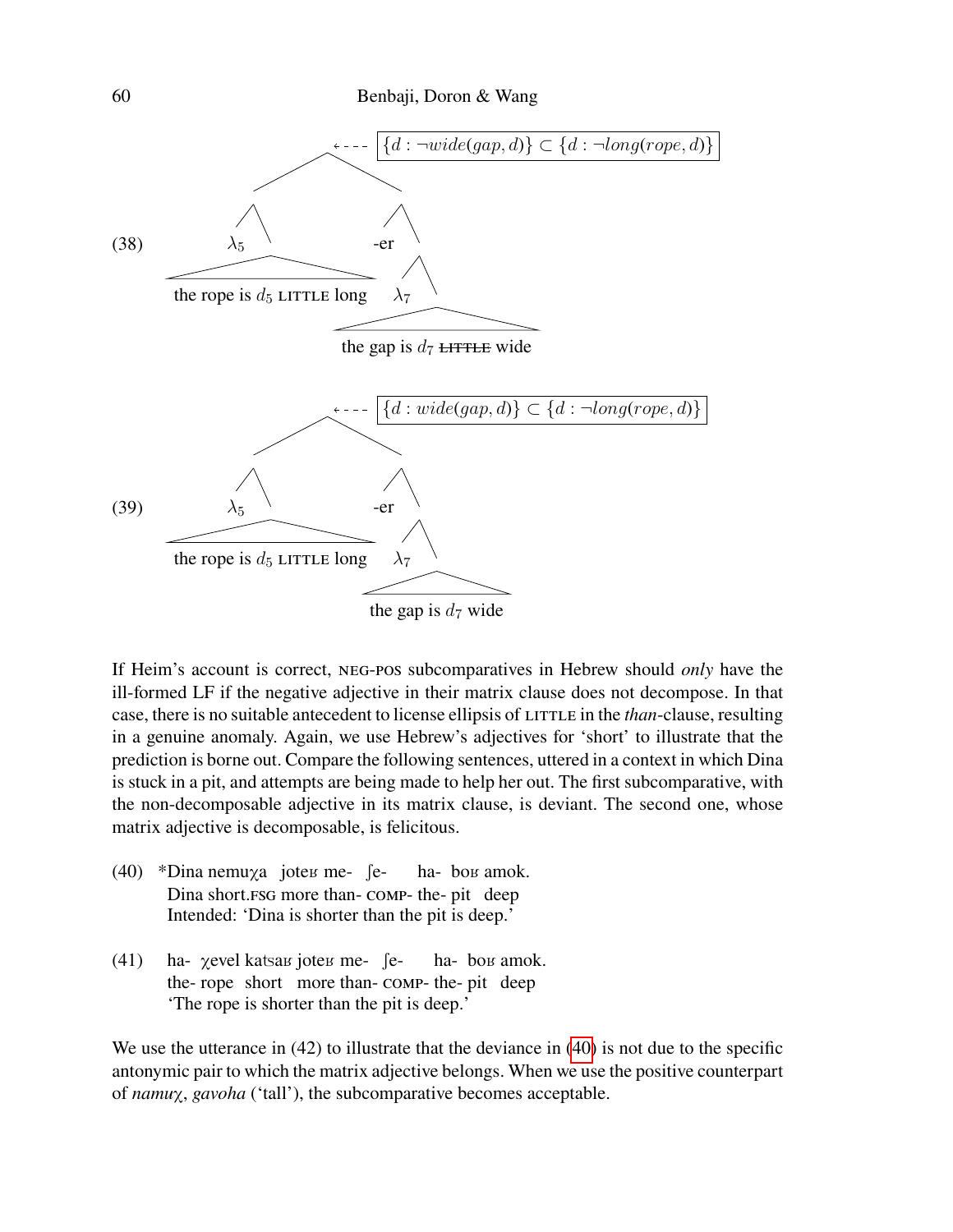$(42)$ Dina tall.fsg more than-comp-the-pit deep gvoha joteu me- feha- bo<sub>b</sub> amok. 'Dina is taller than the pit is deep.'

#### <span id="page-10-0"></span>**5. Implications for theories of evaluativity**

Many theories of evaluativity in natural language derive evaluative inferences by appealing to competition between marked and unmarked forms of adjectives: adjectives that give rise to evaluative inferences are assumed to be more marked than adjectives that do not (Rett 2008, 2015; Lassiter & Goodman 2013; Moracchini 2019; Bumford & Rett 2020). Recent work by Moracchini (2019) proposes that we can reduce the notion of markedness in the adjectival domain to the notion of structural complexity, as long as we adopt the syntactic negation theory of antonymy, in which the structure of one pair member is by definition properly contained in the structure of the other. According to the conventional definition, a construction is *evaluative* if it implies that some degree exceeds a contextual standard (Rett 2015). For instance, degree questions with a negative adjective are evaluative (43), while degree questions with a positive one are not (44).

- <span id="page-10-1"></span>(43) How short is Jane? *Jane's height exceeds a contextual standard of shortness*
- <span id="page-10-2"></span>(44) How tall is Jane? / *Jane's height exceeds a contextual standard of tallness*

A number of constructions give rise to evaluativity, with the apparent generalization that within each antonymic pair, the negative member yields evaluative inferences across all constructions, while the positive member does not. We will now briefly illustrate how an appeal to markedness is used to account for these inferences across theories of evaluativity.

Rett's (2008) *markedness competition account* assumes negative adjectives are marked relative to their positive counterparts, and introduces a silent operator that contributes evaluativity. The degree questions above are equally informative, and so, the non-evaluative parse of the question with the negative adjective is barred due to a general principle disallowing the marked construction when an unmarked, equally informative construction is available. Rett's (2015) *manner implicature account* derives evaluative inferences as a manner implicature via a pragmatic principle that associates marked meanings with marked forms. A more recent game-theoretic account, the *Rational Speech Act account* (Lassiter & Goodman 2013, Bumford & Rett 2020) models evaluative inferences as implicatures arrived at when a listener is required to resolve the vagueness introduced by gradable adjectives.

What is relevant for our discussion here is that the assumption that negative adjectives are marked relative to positive ones is common to all accounts. This is required, because all accounts derive evaluative inferences by way of competition between truth-conditionally equivalent alternatives, one of which is marked while the other is not. Yet this markedness is often assumed as a primitive, rather than derived. Moracchini (2019), on the other hand, attempts to cash out the notion of "markedness" in terms of structural complexity. She assumes that negative adjectives are syntactically decomposable into a negation morpheme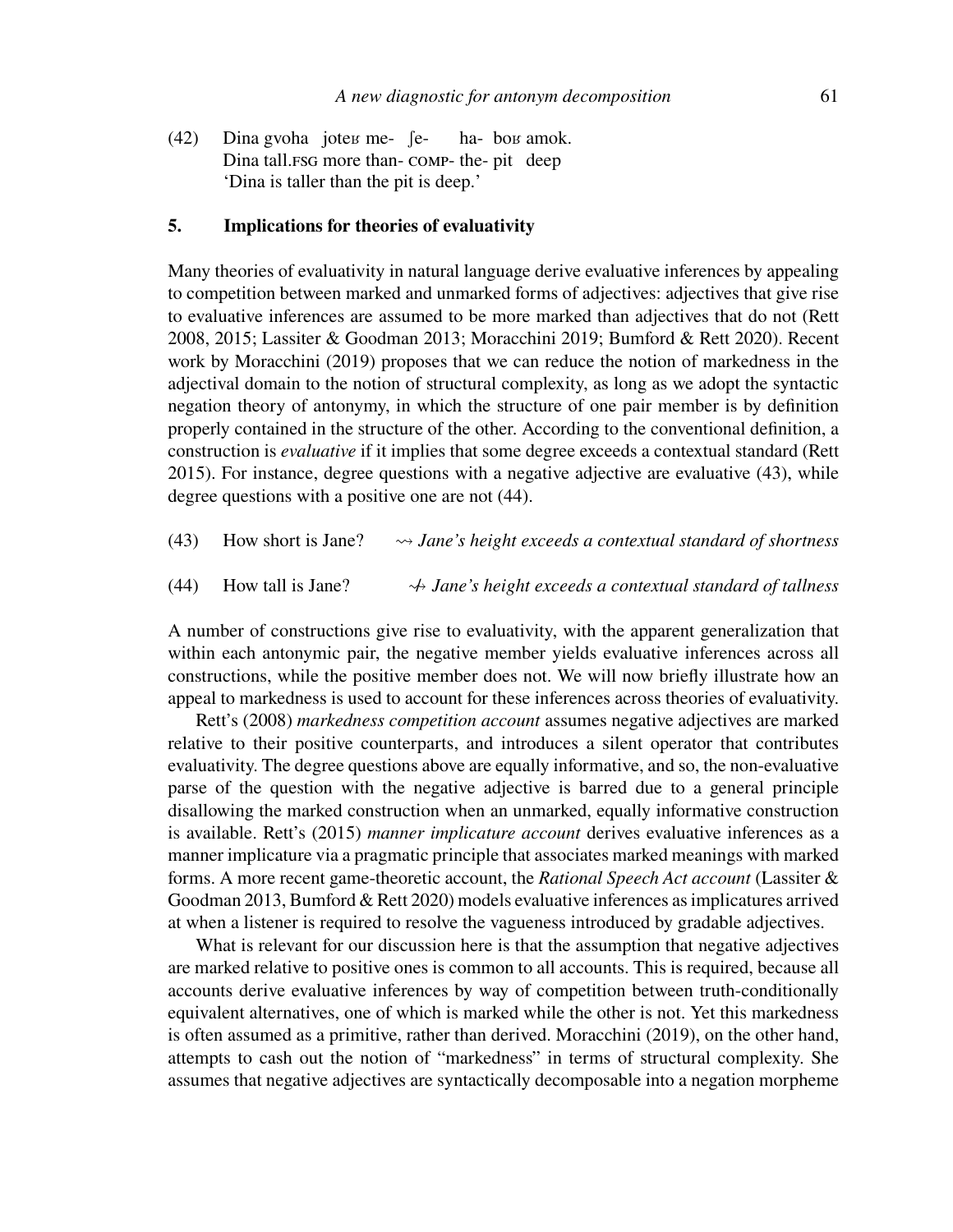and their positive counterpart, similarly to what we assume for our "true" antonyms, and are therefore more structurally complex.

Given our hybrid account of Hebrew adjectives, Moracchini's account predicts that Hebrew adjectives would diverge with respect to evaluativity along the lines of the other phenomena we have examined. In other words, it predicts that "true" negative adjectives would give rise to evaluative inferences, while "fake" ones would not. While many of the constructions that are evaluative in English, e.g. [\(43–](#page-10-1)[44\)](#page-10-2), are marginal or yield fuzzy judgements in Hebrew, one construction in particular seems to yield judgements which are fairly sharp. As illustrated in [\(45–](#page-11-1)[46\)](#page-11-2), it is clear that both "true" and "fake" antonyms give rise to the same evaluativity pattern.

<span id="page-11-2"></span><span id="page-11-1"></span>

| (45) | a.          | ha- $\chi$ evel pa $\chi$ ot aro $\chi$ me- ha- makel.<br>the-rope less long than-the-stick<br>The rope is less long than the stick.' | $\leftrightarrow$ The rope is long   |
|------|-------------|---------------------------------------------------------------------------------------------------------------------------------------|--------------------------------------|
|      | $b_{1}$     | ha- χevel paχot katsar me- ha- makel.<br>the-rope less short than-the-stick<br>The rope is less short than the stick.'                | $\rightsquigarrow$ The rope is short |
| (46) | a.          | Dana paχot gvoha mi- Rina.<br>Dana less tall than-Rina<br>'Dana is less tall than Rina.'                                              | $\leftrightarrow$ Dana is tall       |
|      | $b_{\cdot}$ | Dana paχot nemu χa mi- Rina.<br>Dana less short than-Rina<br>'Dana is less short than Rina.'                                          | $\rightsquigarrow$ Dana is short     |

If [\(45](#page-11-1)[–46\)](#page-11-2) indeed represent the general case, then the predictions of our account, coupled with Moracchini (2019), are wrong. *Prima facie*, that suggests that Moracchini's account is not compatible with ours. But there might be a way to reconcile the two accounts. In Section 3, we assumed, somewhat arbitrarily, that the inavailability of scoping LITTLE above REDUP in "fake" negative adjectives stems from the fact that they lack LITTLE altogether. However, we could have also assumed that while "fake" adjectives do contain LITTLE in their structure, some independent syntactic property prevents LITTLE from scoping above REDUP. But more must be said in order to make our account more compatible with Moracchini (2019). In particular, if negative members of "fake" antonymic pairs also contain a LITTLE morpheme, we must explain what prevents it from constituting a suitable antecedent for ellipsis in the case of cross-polar anomalies. We leave this for future research.

## <span id="page-11-0"></span>**6. Conclusion**

The behavior of Hebrew adjectives under reduplication led us to the hypothesis that Hebrew has two classes of antonymic pairs. "True" antonyms are those whose meanings diverge under reduplication; we claim that their members are *structurally* distinguished by the absence or presence of LITTLE. "Fake" antonyms are those whose meanings converge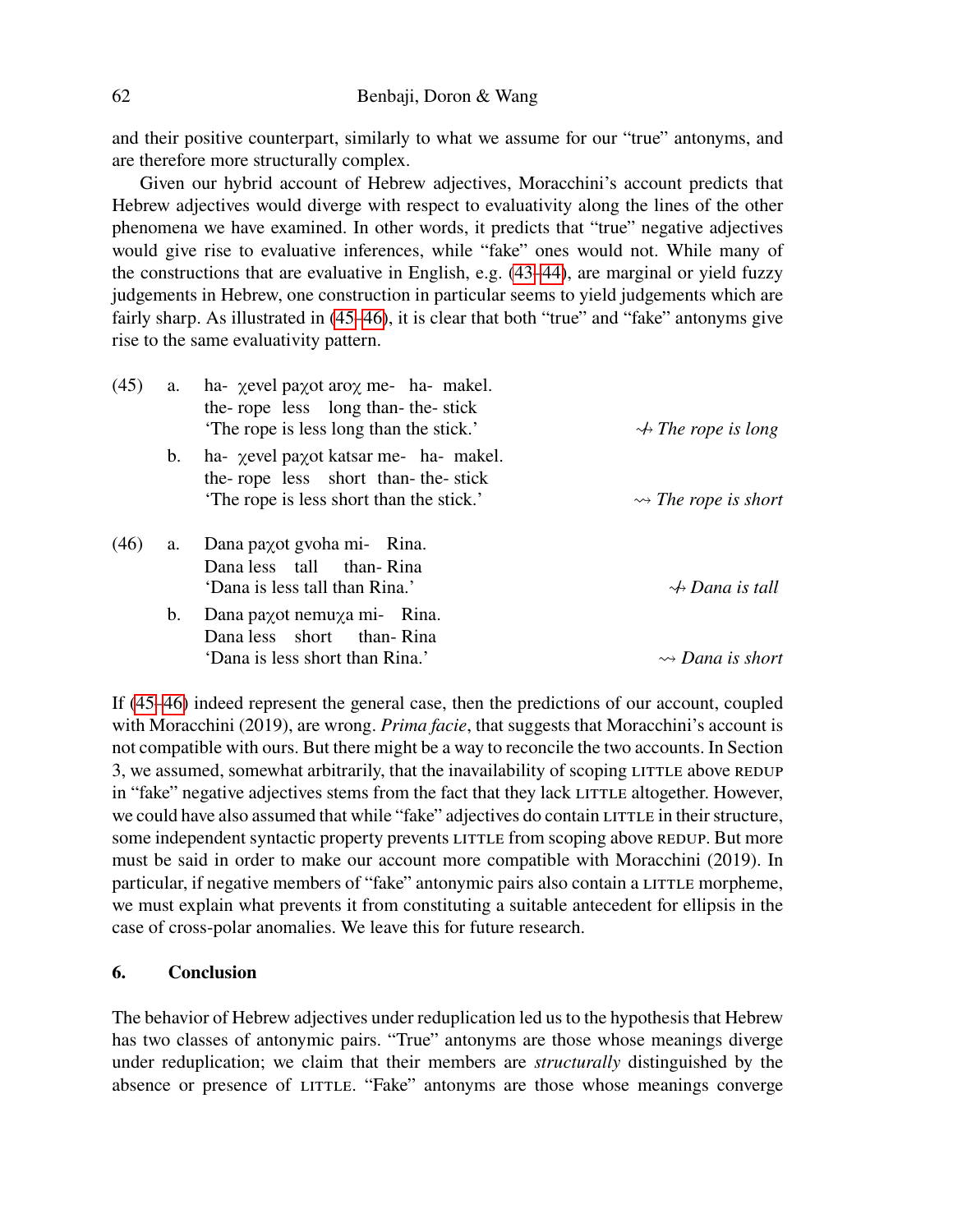under reduplication; we claim that their members are only *lexically* distinguished. While the division of antonyms into two classes seemed initially arbitrary, we have shown that this division is supported by a diverse set of linguistic phenomena. Specifically, it yields correct predictions with respect to two ostensibly unrelated comparative constructions – Rullmann ambiguities and cross-polar anomalies. The presence of LITTLE has been analyzed independently as a crucial factor for the felicity of those constructions in certain contexts, either by allowing scopal interaction between LITTLE and a modal (in the case of Rullmann ambiguities), or functioning as an antecedent for ellipsis in the *than*-clause (in the case of cross-polar anomalies). We showed that only "true" antonyms, whose negative members decompose into a LITTLE morpheme accessible at LF, may appear felicitously in these constructions, to the exclusion of "fake" ones.

Our conclusion is that Hebrew contains two kinds of antonymic pairs—ones that are structurally connected to each other by the presence of an antonymy morpheme, and ones that are connected to each other only by their semantics. If this conclusion is correct, it hints at the possibility that other languages might show similar division of their antonyms into two classes. While we leave that hypothesis for future research, we believe that our hybrid account sheds new light on the general representation of antonyms.

# **7. Appendix: Rullmann sentences with Hebrew adjectives**

- Context: Dan organizes wild parties and wants his guests to be drunk enough to have fun, but not drunk enough to require medical attention. He therefore decides to only serve drinks with at least 6% alcohol, but with no more than 20%.
	- $(47)$ the-drink weak more than-comp-allowed for.it to.be maske <sub>X</sub>alas joter mi- semuta<sub>B</sub> lo lihjot. 'The drink is weaker than it is allowed to be...  $\sqrt{ }$ ... you must add some alcohol to serve it at the party.'  $\sqrt{ }$ ... you can add even more alcohol and still be able to serve it at the party.'
- Context: Major League Baseball bats are required to weigh between 2 and 3.4 pounds.
	- $(48)$ the-bat  $max$ bet kal joten mi- felight more than-comp-allowed for.it to.be muta<sub>B</sub> lo lihjot. 'The bat is lighter than it is allowed to be...  $\sqrt{ }$ ... we cannot use it in the match tonight.'  $\sqrt{\ldots}$  even a slightly heavier one would qualify for the match tonight.'
- Context: The temperature of a refrigerator must be between 0 and 4 Celsius. Anything more than 4C will spoil the food, while anything less than 0C will freeze it.